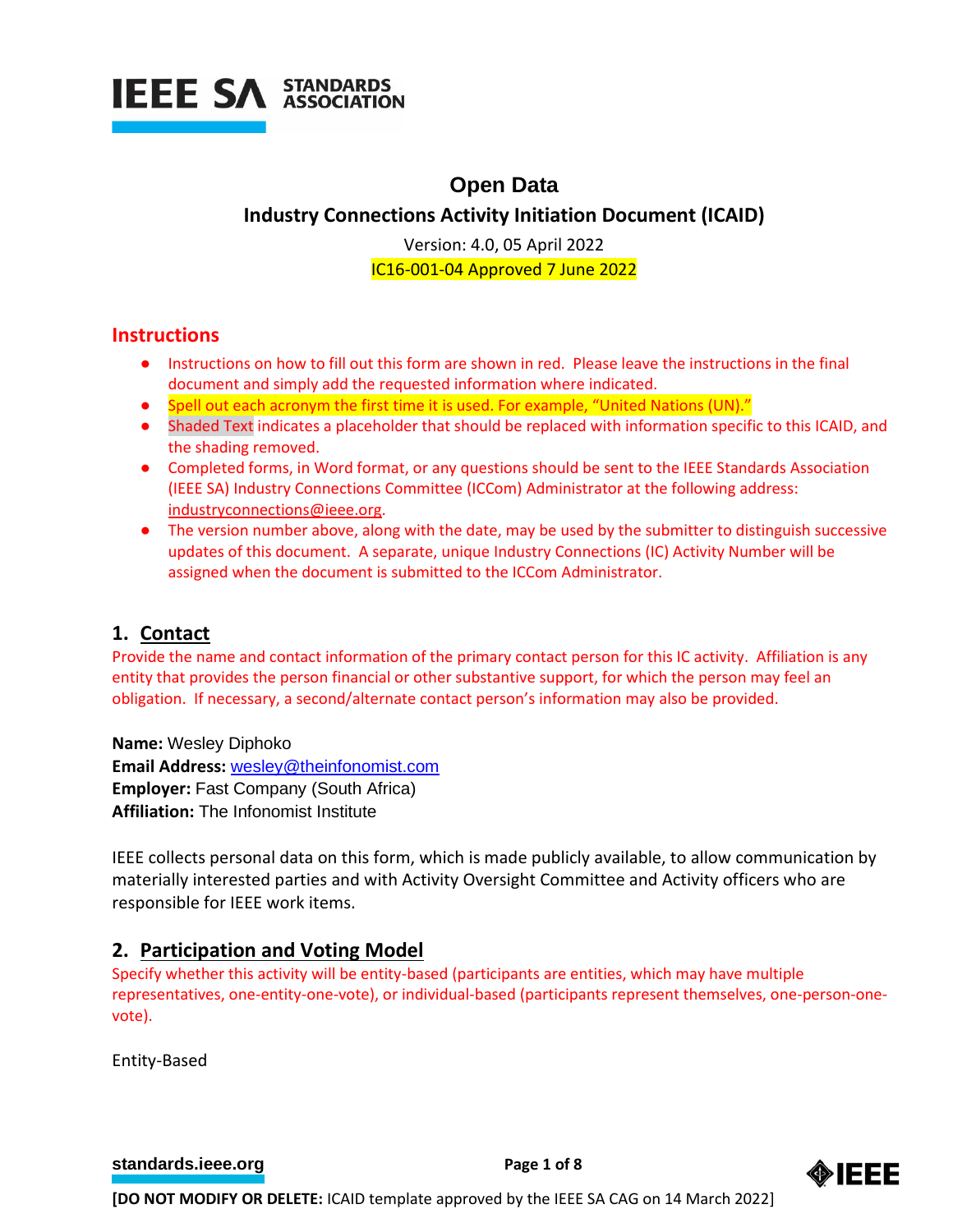# **IEEE SA STANDARDS**

## **3. Purpose**

## **3.1 Motivation and Goal**

Briefly explain the context and motivation for starting this IC activity, and the overall purpose or goal to be accomplished.

Data generated by governments (and the private sector) has clear value when viewed from the point of view of its impact. There is broad agreement that geospatial data, health data and transport data is critical for planning and decision making. There is also agreement about the value of data from an economic standpoint. There's however no common understanding about the economic value of open data. This is even more the case across regions. One part of the world may have a particular view of Open Data's economic value whilst the other may value it differently.

If society is to derive economic value from Open Data, there is a need to have a common way to determine and express economic value of Open Data. Establishing a way for Open Data to feature on financial statements of governments would likely increase progress in adopting Open Data as a key component in generating value and harnessing that value from governments, very significant originators of Open Data.

The IEEE Open Data initiative seeks to bring together various players including governments, businesses, academic institutions to develop a common way of determining and expressing economic value of Open Data. The community is established in South Africa and is initially looking at the regional context, and ideally would like to scale it to the global context if possible.

## *What is Open Data?*

- Open Data is data that can be freely used, re-used and redistributed by anyone subject only, at most, to the requirement to attribute and share alike.
- **Availability and Access**: Open Data must be available as a whole and at no more than a reasonable reproduction cost, preferably by downloading over the internet. The data must also be available in a convenient and modifiable form.
- **Re-use and Redistribution:** the data must be provided under terms that permit re-use and redistribution including the intermixing with other datasets.
- **Universal Participation:** everyone must be able to use, re-use and redistribute there should be no discrimination against fields of endeavour or against persons or groups. For example, 'non-commercial' restrictions that would prevent 'commercial' use, or restrictions of use for certain purposes (e.g. only in education), are not allowed
- **Not all data should be "open":** the focus is on non-personal data (i.e., data which does not contain information about specific individuals) and data not subject to national security restrictions.
- More than text: Open data may include non-textual material such as [maps,](https://en.wikipedia.org/wiki/Map) [genomes](https://en.wikipedia.org/wiki/Genome) [chemical compounds,](https://en.wikipedia.org/wiki/Chemical_compound) mathematical and scientific formulae, and medical data. Problems often arise because these are commercially valuable or can be aggregated into works of value and cost money to produce.

Please see references [1], [2] and [3] for a more thorough description of 'Open'. Getting the right definition of Open is a key activity in this preparatory phase. The convention for both public and private organizations is that any access to all data is controlled. Control may be through access restrictions,

#### **[standards.ieee.org](http://standards.ieee.org/)**<br> **Page 2 of 8**

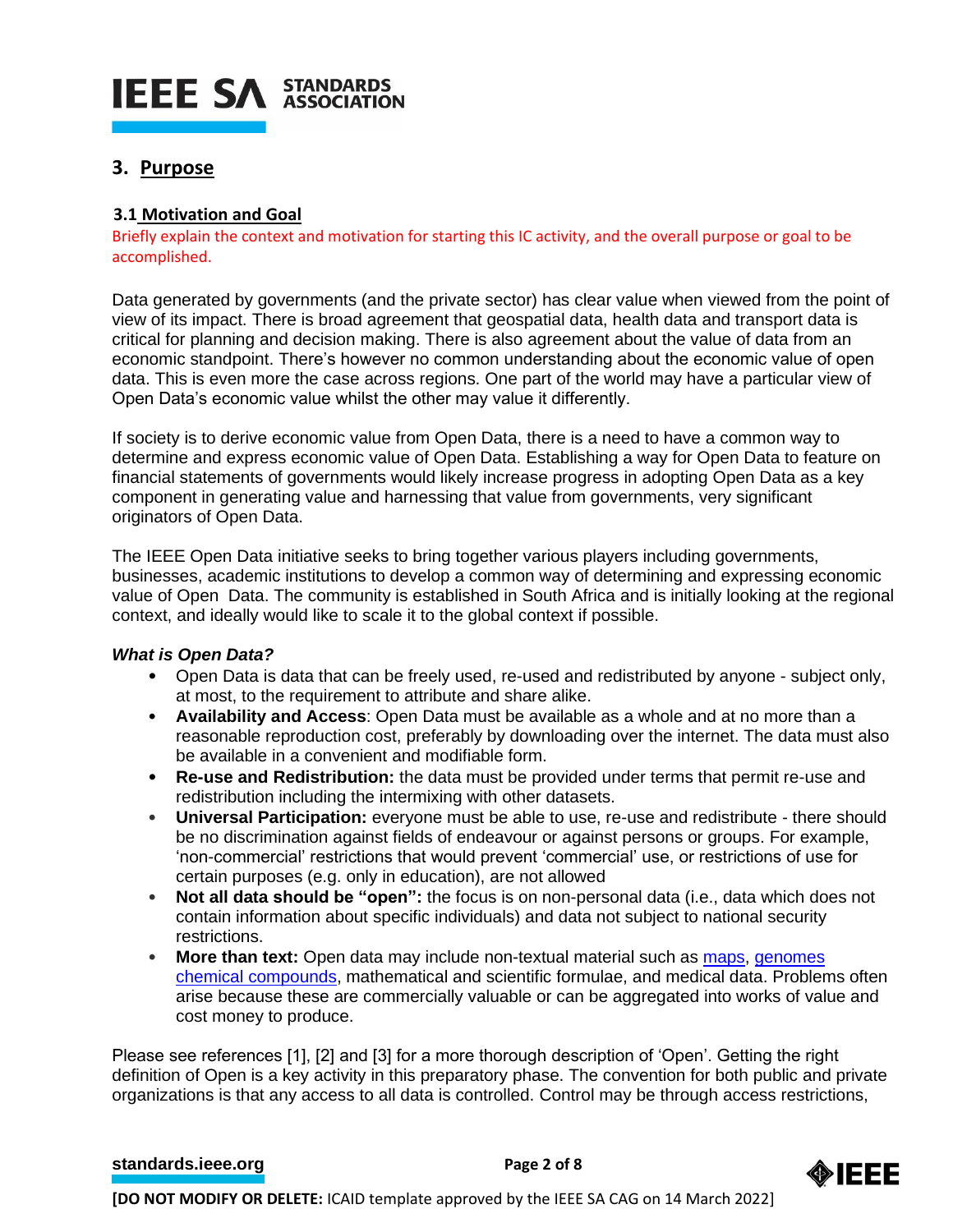# **IEEE SA STANDARDS**

licenses, copyright, patents and charges are levied for access or re-use. Conversely, some advocates of Open Data may argue that any restrictions are against the communal good and that these data should be made available without restriction or fee.

In this proposal we do not confine ourselves to only public institutions - private institutions are frequently required (and are well-served) through the regular reporting of material data, such as shareholders updates, and so on. The implications for organisations making data open will create significant business opportunities and make institutions more accountable.

#### *Goals:*

The goals of this proposal are:

## **Goal 1**: **Open Data Economic Value (2020)**

- Determining the value of a dataset
- Tracing economic value chain in the development of an Open dataset
- Measuring the economic cost of developing open data
- Publishing financial cost of developing and managing open data

#### **Goal 2: Open Data Economic index (2020-2021)**

- Developing a common reference point for economic contributors to open data
- Developing a public outline of the economic value of open data
- Present Open Data Economic value across governments

#### **Goal 3: Framework for Open Data Economic Value**

- Develop framework and proposal for a common standard for measuring Open Data
- Publish the open data economic value framework in Africa and promote application and feedback; feedback from global stakeholders would be welcome.

#### **Goal 4. Open Data Economic Value Standard Proposal**

- Develop paper on Open Data economic value framework
- Develop proposal to standardize the framework for Open Data economic value

#### **3.2 Related Work**

Provide a brief comparison of this activity to existing, related efforts or standards of which you are aware (industry associations, consortia, standardization activities, etc.).

There is a considerable amount of attention given to the value of data and information by Gartner through work conducted by Doug Laney (former Gartner Researcher). [5].

## **3.3 Previously Published Material**

Provide a list of any known previously published material intended for inclusion in the proposed deliverables of this activity.

#### **[standards.ieee.org](http://standards.ieee.org/)**<br> **Page 3 of 8**

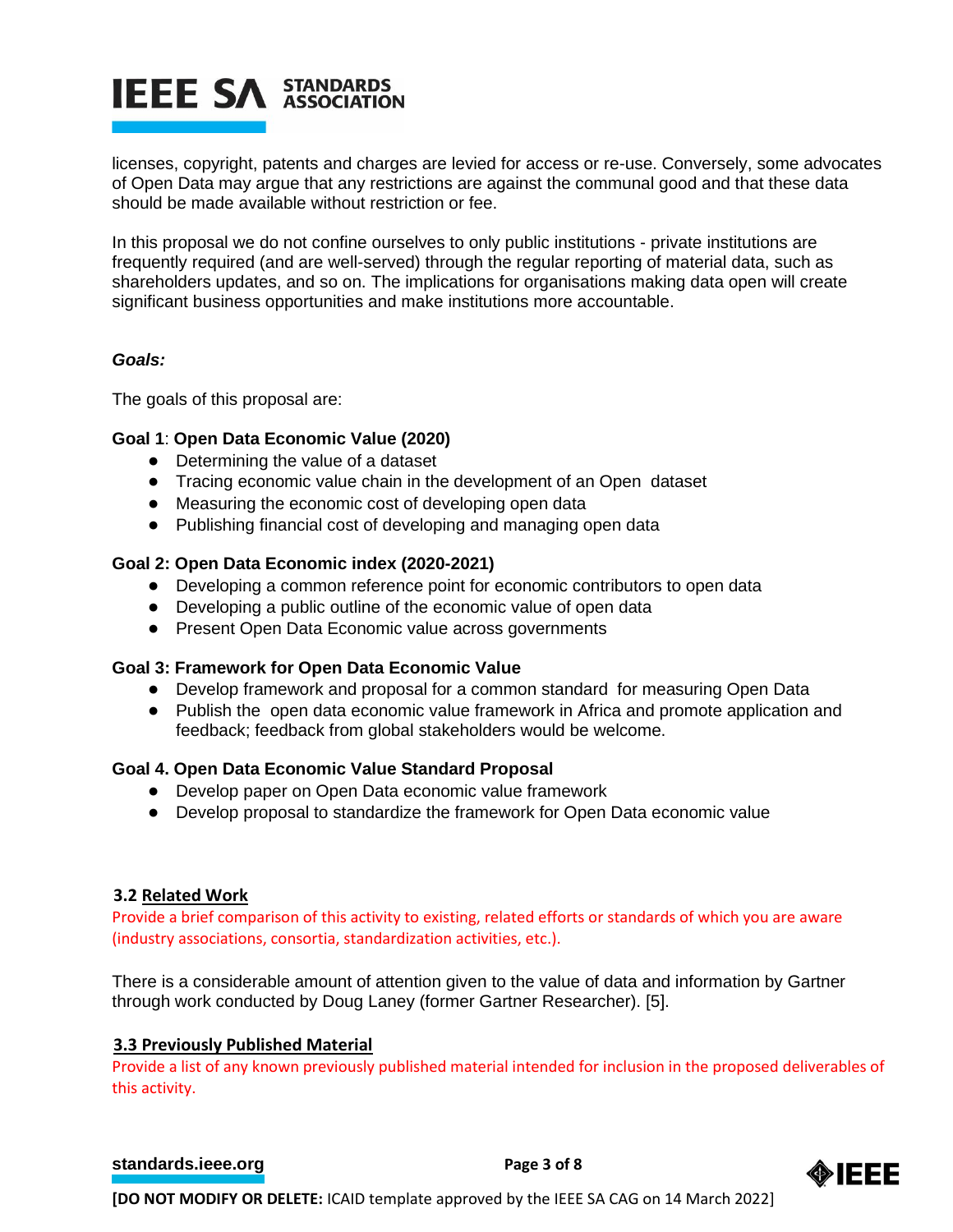

Work conducted by Doug Laney to highlight the importance of measuring information is published in his book titled: *"Infonomics: How to monetize, manage, and measure information as asset for competitive advantage."*

#### **3.4 Potential Markets Served**

Indicate the main beneficiaries of this work, and what the potential impact might be.

The beneficiaries of a framework for Open Data economic value (and eventual standard) will be:

- 1. governments who can monetize their development of open data
- 2. entrepreneurs who will be able to access more quality data based on the appreciation of its value
- 3. local governments who will now get a better understanding of the value of open data and therefore treat as a critical element of local governments.

The above list of benefits is not exhaustive. The benefits of a universal Open Data economic standard are significant and profound. We would intent as part of this activity is to clarify benefits in different markets.

#### **3.5 How will the activity benefit the IEEE?**

Open Data is a concept with vast potential for implementations that enable entrepreneurship, value creation, institutional transparency, leading to broad societal benefits. This work will be part of IEEE SA's growing portfolio of work related to data, including P2896 Standard for Open Data: Open Data Ontology, which has been submitted for the June 2020 NesCom/SASB meetings.

#### **3.5 How will the activity benefit the IEEE, society, or humanity?**

Describe how this activity will benefit the IEEE, society, or humanity.

## **4. Estimated Timeframe**

Indicate approximately how long you expect this activity to operate to achieve its proposed results (e.g., time to completion of all deliverables).

#### **Expected Completion Date:** 06/2024

IC activities are chartered for two years at a time. Activities are eligible for extension upon request and review by ICCom and the responsible committee of the IEEE SA Board of Governors. Should an extension be required, please notify the ICCom Administrator prior to the two-year mark.

## **5. Proposed Deliverables**

Outline the anticipated deliverables and output from this IC activity, such as documents (e.g., white papers, reports), proposals for standards, conferences and workshops, databases, computer code, etc., and indicate the expected timeframe for each.

The following deliverables are proposed:

#### **[standards.ieee.org](http://standards.ieee.org/) EXECUTE: Page 4 of 8**

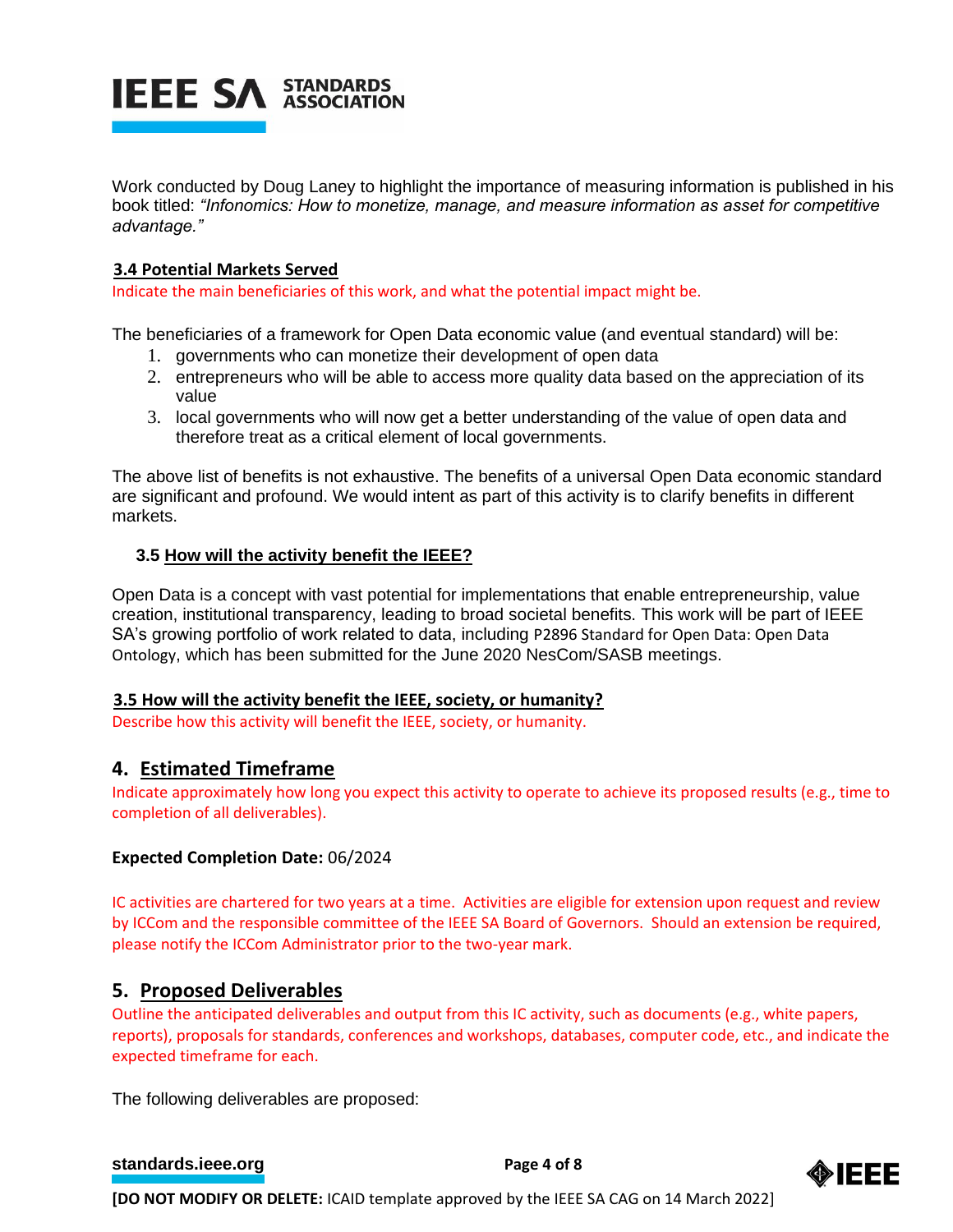

- a. Framework for an Open Data Economic standard which can guide government in measuring the value of their open data, which will be submitted as a standards proposal for formal standardization
- b. An Open data economic index which can provide latest information on the value of open data.
- c. A proposal to include open data economic value in financial statements of public sector entities

## **5.1 Open Source Software Development**

*Indicate whether this IC Activity will develop or incorporate open source software in the deliverables. All contributions of open source software for use in Industry Connections activities shall be accompanied by an approved IEEE Contributor License Agreement (CLA) appropriate for the open source license under which the Work Product will be made available. CLAs, once accepted, are irrevocable. Industry Connections Activities shall comply with the IEEE SA open source policies and procedures and use the IEEE SA open source platform for development of open source software. Information on IEEE SA Open can be found at [https://saopen.ieee.org/.](https://saopen.ieee.org/)* 

Will the activity develop or incorporate open source software (either normatively or informatively) in the deliverables?

#### NO

#### **6. Funding Requirements**

Outline any contracted services or other expenses that are currently anticipated, beyond the basic support services provided to all IC activities. Indicate how those funds are expected to be obtained (e.g., through participant fees, sponsorships, government, or other grants, etc.). Activities needing substantial funding may require additional reviews and approvals beyond ICCom.

Initially the activity would consist of volunteer organisations and individuals giving of their time and resources to establish a common understanding and shared objectives. The basic Industry Connections support provided by IEEE-SA is viewed as sufficient to accomplish the initial developmental goals of the group.

Thereafter, any deliverables benefitting from funding support (e.g. forum on Open Data and any other identified) would be subject to developing a plan and gaining acceptance based on equal support from businesses, government and the IEEE. Some of this support will be in-kind, rather than financial.

## **7. Management and Procedures**

#### **7.1 Activity Oversight Committee**

Indicate whether an IEEE Standards Committee or Standards Development Working Group has agreed to oversee this activity and its procedures.

## **Has an IEEE Standards Committee or Standards Development Working Group agreed to oversee this activity?** NO

If yes, indicate the IEEE committee's name and its chair's contact information.

#### **IEEE Committee Name:** Committee Name

#### **[standards.ieee.org](http://standards.ieee.org/)**<br> **Page 5** of 8

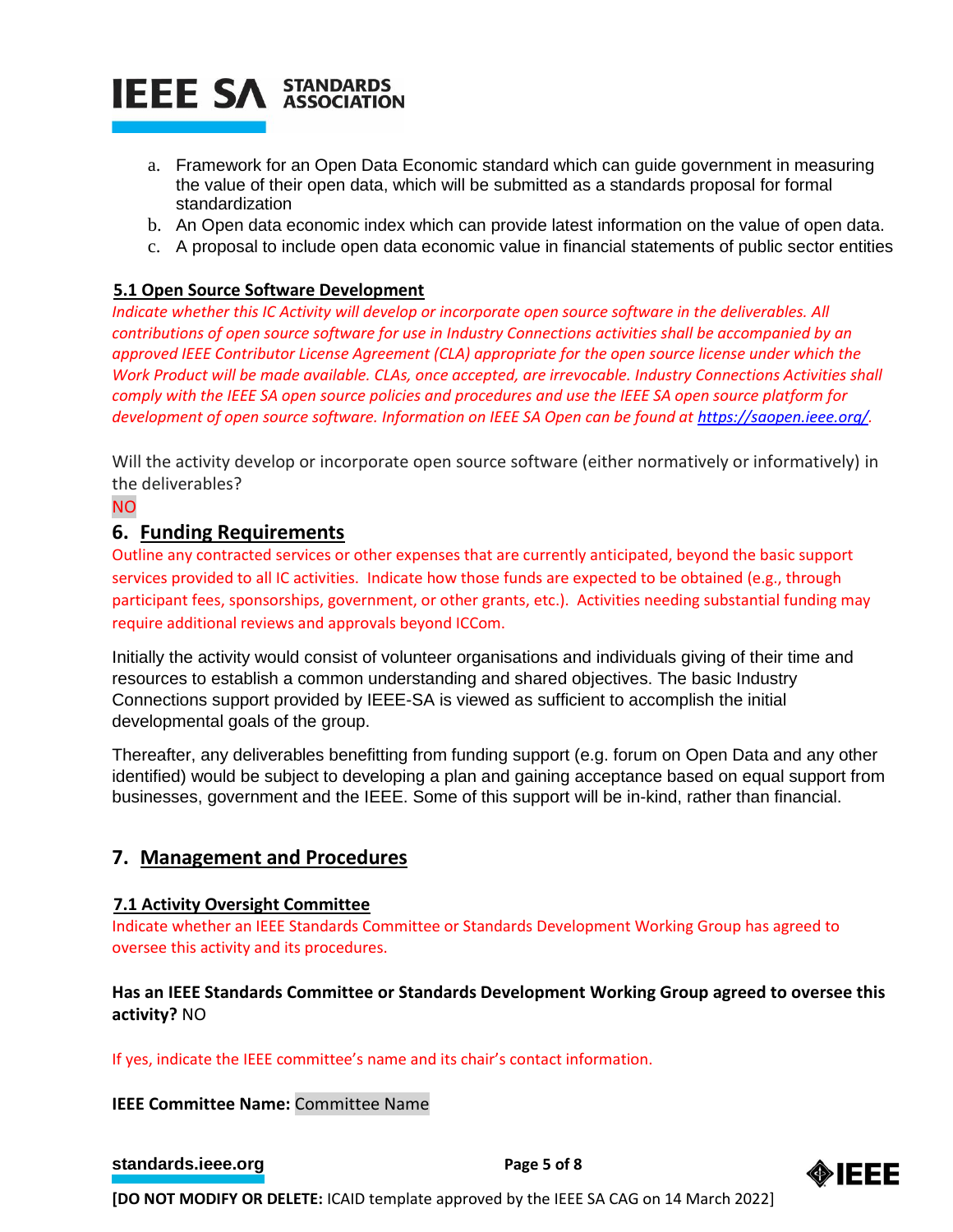# **IEEE SA STANDARDS**

**Chair's Name:** Full Name **Chair's Email Address:** who@where

Additional IEEE committee information, if any. Please indicate if you are including a letter of support from the IEEE Committee that will oversee this activity.

IEEE collects personal data on this form, which is made publicly available, to allow communication by materially interested parties and with Activity Oversight Committee and Activity officers who are responsible for IEEE work items.

## **7.2 Activity Management**

If no Activity Oversight Committee has been identified in 7.1 above, indicate how this activity will manage itself on a day-to-day basis (e.g., executive committee, officers, etc.).

The activity will be managed by an Executive Committee as defined in the baseline *Industry Connections Activity Policies and Procedures*.

- officers are to be appointed

## **7.3 Procedures**

Indicate what documented procedures will be used to guide the operations of this activity; either (a) modified baseline *Industry Connections Activity Policies and Procedures* [\(entity,](https://standards.ieee.org/content/dam/ieee-standards/standards/web/governance/iccom/IC_Activity_PNP_Entity_Baseline.doc) [individual\)](https://standards.ieee.org/content/dam/ieee-standards/standards/web/governance/iccom/IC_Activity_PNP_Individual_Baseline.doc), (b) *Abridged Industry Connections Activity Policies and Procedures* [\(entity,](https://standards.ieee.org/content/dam/ieee-standards/standards/web/governance/iccom/IC_Activity_PP_Abridged_Entity.doc) [individual\)](https://standards.ieee.org/content/dam/ieee-standards/standards/web/governance/iccom/IC_Activity_PP_Abridged_Individual.doc), (c) Standards Committee policies and procedures accepted by the IEEE SA Standards Board, or (d) Working Group policies and procedures accepted by the Working Group's Standards Committee. If option (a) is chosen, then ICCom review and approval of the P&P is required. If option (c) or (d) is chosen, then ICCom approval of the use of the P&P is required.

Specify the policies and procedures document to be used. Attach a copy of chosen policies and procedures.

## **8. Participants**

## **8.1 Stakeholder Communities**

Indicate the stakeholder communities (the types of companies or other entities, or the different groups of individuals) that are expected to be interested in this IC activity and will be invited to participate.

There are many organizations looking at data and open from one or another point of view. For example:

- Open Knowledge Foundation
- Johannesburg Stock Exchange
- University of Cape Town
- University of the Western Cape
- South African Reserve Bank

**[standards.ieee.org](http://standards.ieee.org/)**<br> **Page 6** of 8

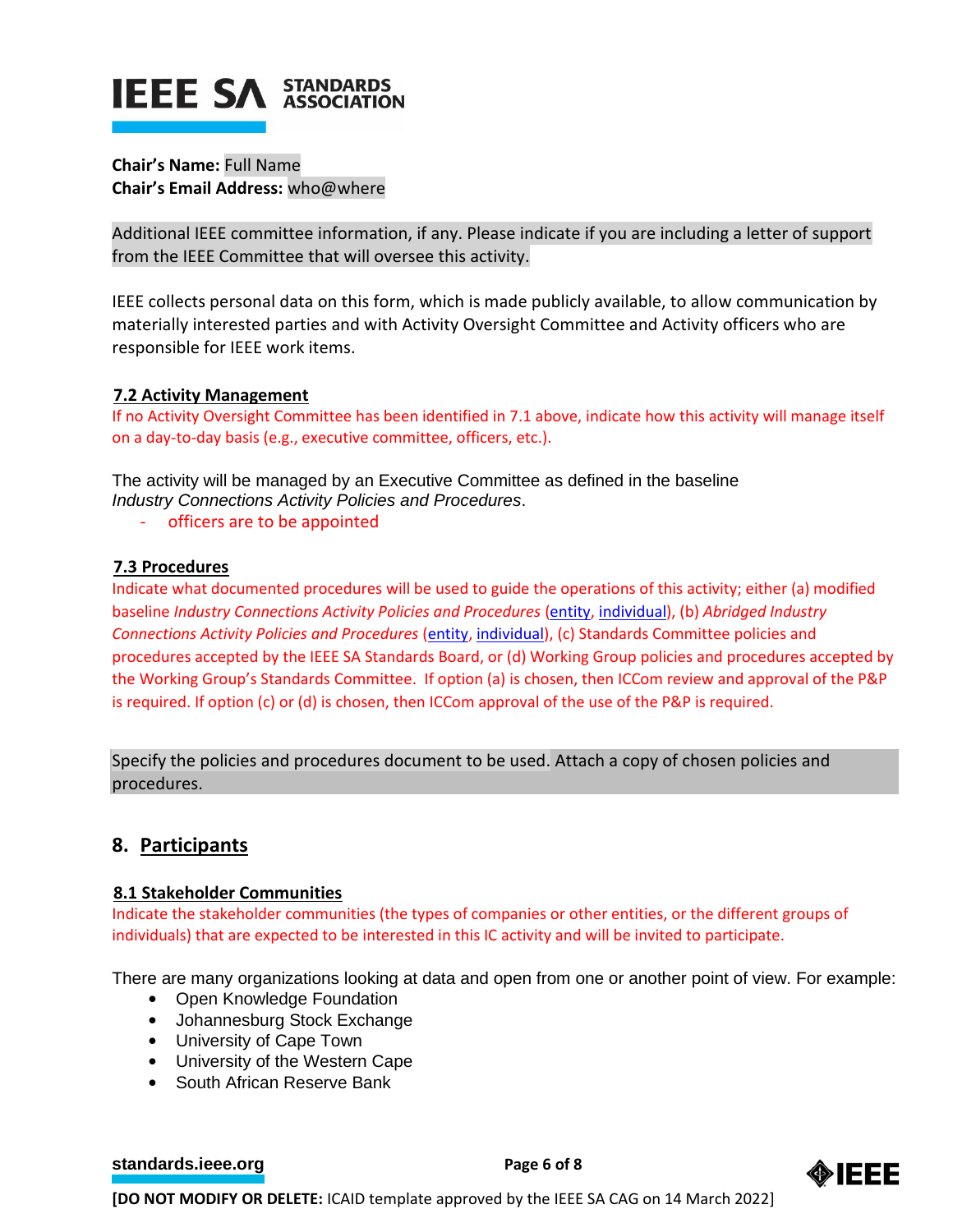

### **8.2 Expected Number of Participants**

Indicate the approximate number of entities (if entity-based) or individuals (if individual-based) expected to be actively involved in this activity.

We would start with 3-7 entities and grow the participating members to 15 or more including participating entities from other open data initiatives outside South Africa.

#### **8.3 Initial Participants**

Provide a few of the entities or individuals that will be participating from the outset. It is recommended there be at least three initial participants for an entity-based activity, or five initial participants (each with a different affiliation) for an individual-based activity.

#### Use the following table for an entity-based activity:

| <b>Entity Name</b>        | <b>Primary Contact Name</b> | <b>Additional Representatives</b> |
|---------------------------|-----------------------------|-----------------------------------|
| University of the Western | <b>Pierrine Leukes</b>      |                                   |
| Cape, CoLab               |                             |                                   |
| University of the Western | <b>Wouter Grove</b>         |                                   |
| Cape, CoLab               |                             |                                   |
| City of Cape Town         | Neil.Hoorn                  |                                   |
| University of Cape Town   | Majaha                      |                                   |
|                           |                             |                                   |

#### Use the following table for an individual-based activity:

| <b>Individual Name</b> | <b>Employer</b> | <b>Affiliation</b> |
|------------------------|-----------------|--------------------|
|                        |                 |                    |
|                        |                 |                    |

#### **8.4 Activity Supporter/Partner**

Indicate whether an IEEE committee (including IEEE Societies and Technical Councils), other than the Oversight Committee, has agreed to participate or support this activity. Support may include, but is not limited to, financial support, marketing support and other ways to help the Activity complete its deliverables.

#### **Has an IEEE Committee, other than the Oversight Committee, agreed to support this activity?** NO

If yes, indicate the IEEE committee's name and its chair's contact information.

**IEEE Committee Name:** Committee Name **Chair's Name:** Full Name **Chair's Email Address:** who@where

Please indicate if you are including a letter of support from the IEEE Committee.

**[standards.ieee.org](http://standards.ieee.org/) EXECUTE: Page 7 of 8**